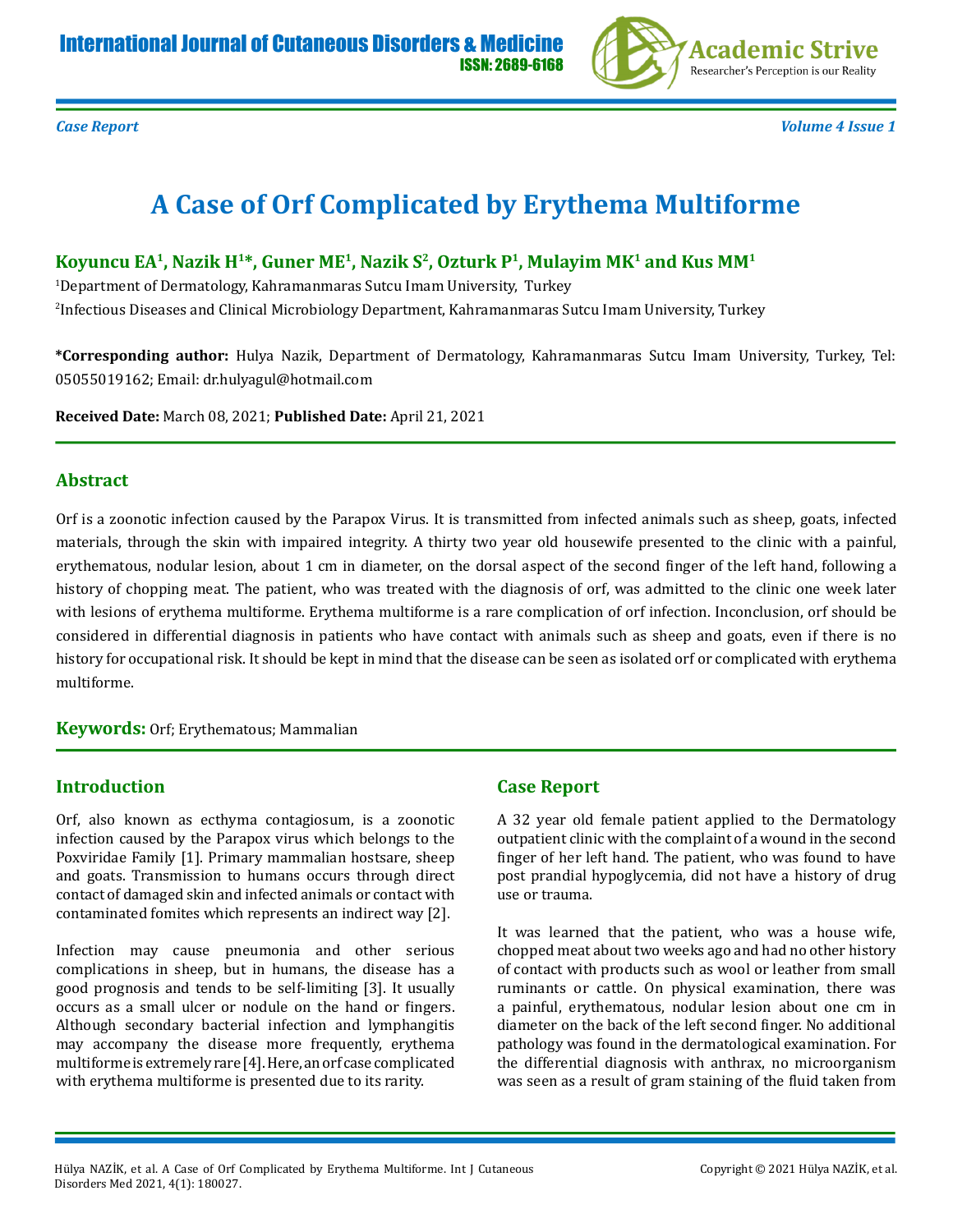the lesion. No growth was detected in the culture. The patient was diagnosed with orf in accordance with the history, clinical appearance and microbiological examination. A wet wrap therapy along with a topical antibiotic solution was given to prevent secondary bacterial infection.

Almost one week later, the patient applied to our outpatient clinic with the complaint of a red, itchy rash on the hands and feet. Through dermatological examination, erythematous papules resembling a target board was found intense in the palmar and dorsal areas of the hand and sparse on the feet (Figure 1). There was no accompanying lesion on the face, mouth, genital area or trunk. The patient refused the biopsy. Erythema multiforme was considered due to the occurrence of lesions after orf infection, the targetoid shape of the papules and their acral distribution. It was observed that erythema multiforme and orf lesion regressed simultaneously with topical corticosteroid treatment.



**Figure 1:** A) Erythematous papules accompanying a healing orf lesion on the dorsum of the index finger. B) Erythematous papules localized on the palms.

### **Discussion**

Orf's disease was first described by Walley in 1890 [5]. It is transmitted to humans as a result of contact of infected animals such as sheep, goats, or material contaminated with the virus with damaged skin. Farmers, shepherds, veterinarians, and but chersare occupational groups at risk [6]. The case in this study was a housewife who was not in the risky profession but had a history of chopping meat.

Six stages of the disease have been described in sheep and humans: maculopapular stage, targetoid stage, nodular stage, regenerative stage, papulomatous stage and regressive stage, each lasting approximately one week. The lesion begins as an erythematous maculopapule and turns into a white ring around a red center and an erythematous halo surrounding it. It is observed that the lesion regresses with nodule formation, crusting and healing stages after wards [7]. In a study conducted by Aktaş et al., The mean time between contact and the formation of orf lesions was 11.4 days, while the mean time for development of erythema multiforme after orf was 6.7 days [6]. In accordance with the literature, the primary orf lesion appeared approximately 2 weeks after the contact in this case and erythema multiforme developed one week after the lesion appeared.

History of contact with infected animals and their products and clinical appearance are helpful for diagnosis. The definitive diagnosis is made by showing the virus by examining the sample taken from the lesion by electronmicroscopy, performing viral culture, histopathological examination of the biopsy material, immunofluorescent antibody tests and other serological examinations [8]. The differential diagnosis of orf includes infectious and noninfectious diseases such as anthrax, staphylococcal skin infection, mycotic infections such as coccidiomycosis, sporotrichosis, tularemia, giant molluscum contagiosum, pyogenic granuloma, keratoacanthoma, and skin cancers [7]. In this case, the pain of the lesion and the absence of malignant edema, negative staining of the fluid taken from the lesion with gram staining excluded anthrax and staphylococcal infection. Since the patient refused a skin biopsy, supporting the typical clinical picture with the history provided the diagnosis.

Since it usually heals spontaneously within an average of six to eight weeks, it does not require specific treatment. Antiseptic dressings and topical antibiotics can be used to prevent secondary bacterial infections. It has been reported that cidofovir and cryotherapy have been used successfully to treat large lesions [9]. In this case, the lesion regressed with topical antiseptic solution without secondary bacterial infection being developed.

Erythema multiforme is a mucocutaneous hypersensitivity reaction characterized by a targetoid-shaped, itchy, papulovesicular rash. Herpes simplex virus infection, mycoplasma infection, drugs and vaccines have been blamed for the etiology of the disease. Rarely, it has been stated that the immune response that develops against orf infection may be responsible for erythema multiforme [6].

Inconclusion, orf should be considered in the differential diagnosis in patients who have contact with animals such